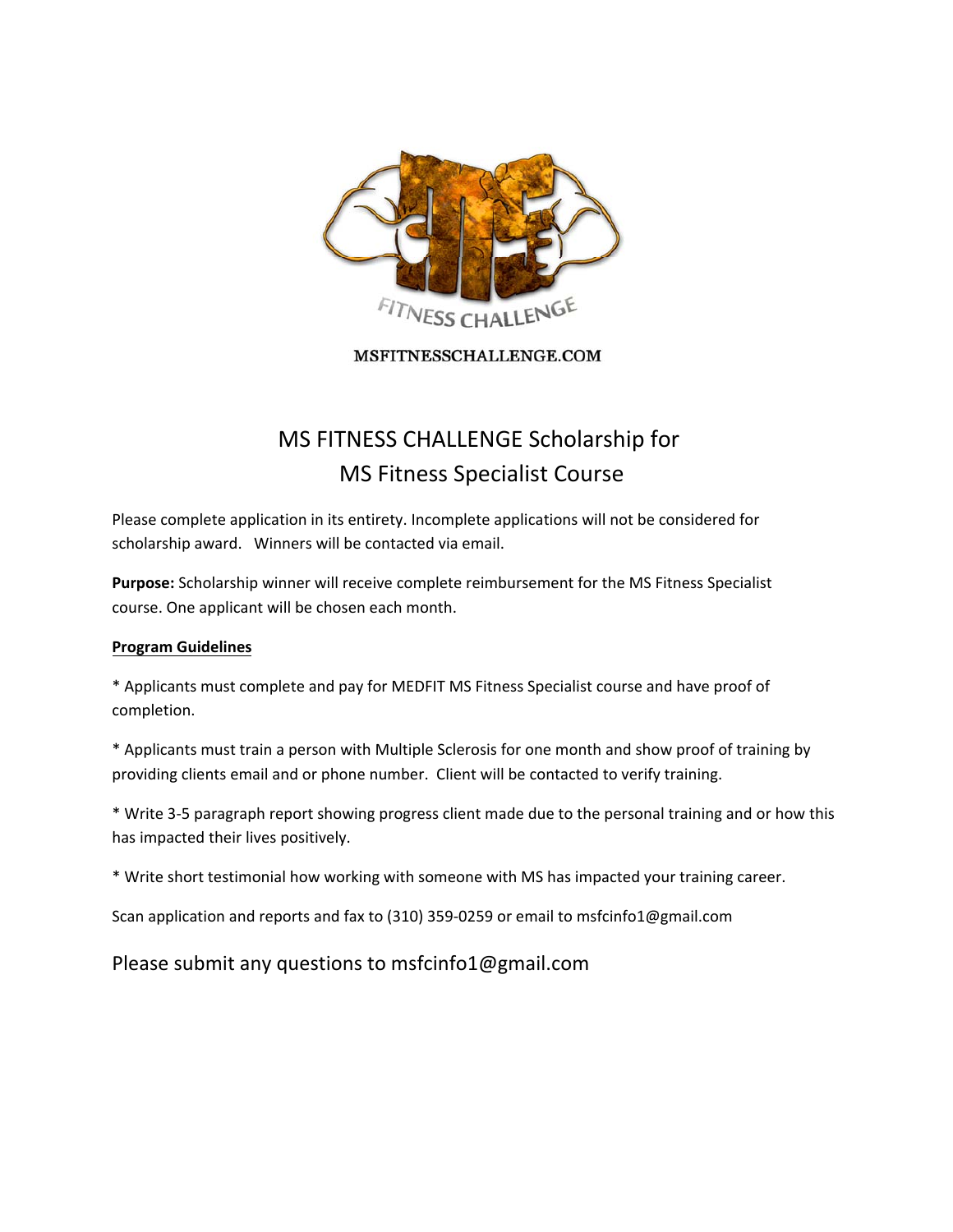

#### MSFITNESSCHALLENGE.COM

## MS Fitness Challenge

### MS Fitness Specialist Course Scholarship

## Application Form

#### **Please type your answers.**

1. Last Name: The Solid School of the School School School School School School School School School School School School School School School School School School School School School School School School School School Sc

- 2. Mailing Address:
- 3. Daytime/ Cell number: ( )
- 4. Email address:
- 5. Address where Personal training of MS client took place:
- 6. Name and phone number or email of MS Client that was trained for 4 weeks:

#### **ATTACH:**

- 1. Copy of certificate of Completion of the MS Fitness Specialist Course
- 2. Report on progress of MS Client after 4 weeks of training.

3. Testimonial from Trainer how working with someone with MS has impacted their training career.

4. Statement of Accuracy Form.